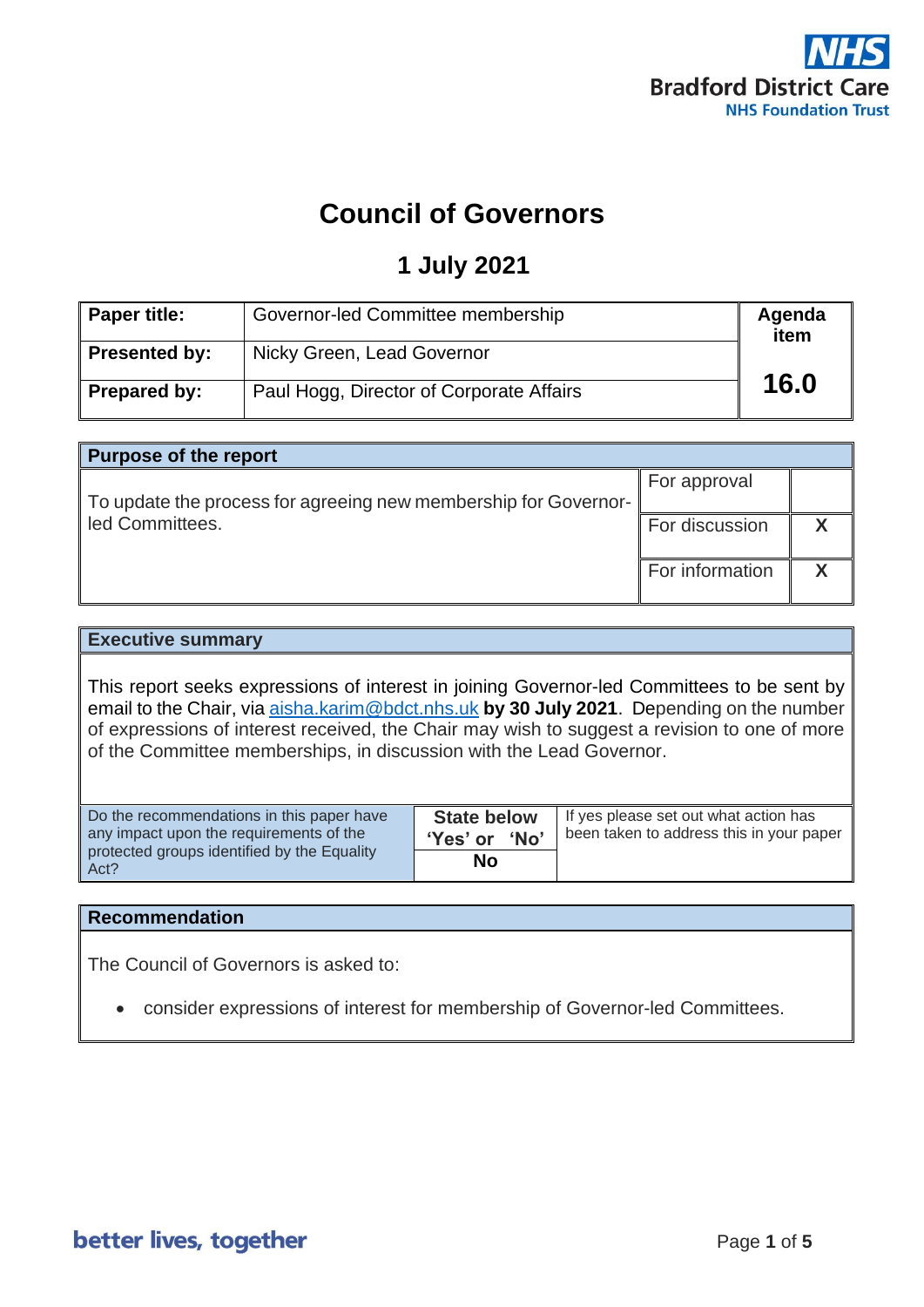

| <b>Strategic vision</b><br>Please mark those that apply with an X        |                                              |                                                                      |                                                                |                                   |
|--------------------------------------------------------------------------|----------------------------------------------|----------------------------------------------------------------------|----------------------------------------------------------------|-----------------------------------|
| <b>Providing</b><br>excellent quality<br>services and<br>seamless access | <b>Creating the</b><br>best place to<br>work | <b>Supporting</b><br>people to live<br>to their fullest<br>potential | <b>Financial</b><br>sustainability<br>growth and<br>innovation | <b>Governance</b><br>and well-led |
|                                                                          |                                              |                                                                      |                                                                |                                   |

| <b>Care Quality Commission domains</b>                                                   |  |  |  |  |
|------------------------------------------------------------------------------------------|--|--|--|--|
| Please mark those that apply with an X                                                   |  |  |  |  |
| <b>Safe</b><br><b>Caring</b><br><b>Well Led</b><br><b>Effective</b><br><b>Responsive</b> |  |  |  |  |
|                                                                                          |  |  |  |  |
|                                                                                          |  |  |  |  |

| <b>Relationship to the Board</b><br><b>Assurance Framework</b><br>(BAF) | The work contained with this report links to the following<br>strategic risk(s) as identified in the BAF:<br>$\bullet$ N/A.                                                                                                                                              |
|-------------------------------------------------------------------------|--------------------------------------------------------------------------------------------------------------------------------------------------------------------------------------------------------------------------------------------------------------------------|
| <b>Links to the Corporate Risk</b><br><b>Register (CRR)</b>             | The work contained with this report links to the following<br>corporate risk(s) as identified in the CRR:<br>$\bullet$ N/A.                                                                                                                                              |
| <b>Compliance and regulatory</b><br><b>implications</b>                 | The following compliance and regulatory implications<br>have been identified as a result of the work outlined in this<br>report:<br>Working with the NHS Improvement regulatory<br>framework.<br>Compliance with the Foundation Trust Code of<br>$\bullet$<br>Governance |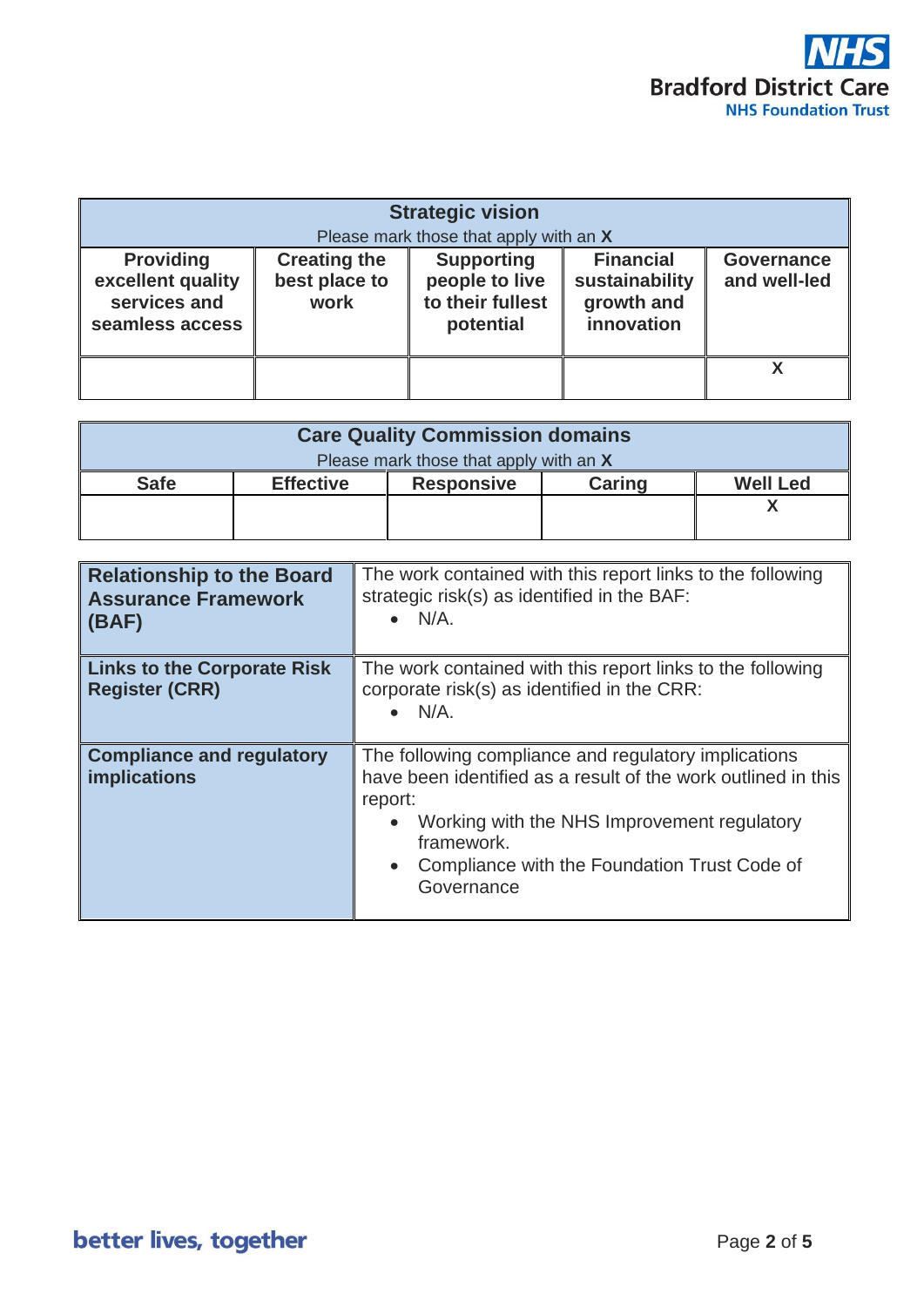

## **Governor-led Committee Membership**

#### **Governor-led Committees**

With the new intake of Governors it is timely to consider the composition of the Governor led-Committees and seek expressions of interest from Governors with relevant skills and experience.

**Governors are invited to express an interest in joining any of the Committees to the Trust Chair via the following email [\(aisha.karim@bdct.nhs.uk\)](mailto:aisha.karim@bdct.nhs.uk) by 30 July 2021.** Appendix 1 should be completed to indicate which Committee is of interest (and can be more than one Committee).

As background, the three Committees are as follows:

- **Nominations Committee**: recommends to the Council of Governors the appointment/re-appointment of Non-Executive Directors (including the Chair). Also pays attention to succession planning of NEDs/Chair on the Board. This Committee meets approximately 2-3 times a year, depending on need.
- **Remuneration Committee**: agrees the appraisal process for the Trust Chair with the Senior Independent Director and reviews the objectives and annual appraisals of the Chair and Non-Executive Directors for recommendation to the Council of Governors. The committee also recommends to the Council of Governors the remuneration levels of the NEDs/Chair. This Committee typically meets once or twice each year.
- **Membership Development Committee:** reviews the representativeness of the membership and considers how to recruit new and engage existing members of the Trust. Also recommends the Membership Strategy to the Council of Governors. This Committee meets 2-3 times each year.

The terms of reference for each of the Committee are attached at Appendices 2-4. The Trust currently has the following Governors involved on the Committees, although depending on expressions of interest, the Chair may wish to suggest a revision to one of more of the Committee memberships, in discussion with the Lead Governor.

| Committee                     | <b>Existing membership</b>             |
|-------------------------------|----------------------------------------|
| <b>Remuneration Committee</b> | The Committee will consist of five     |
|                               | members who will be Governors, one of  |
|                               | whom will be the Lead Governor, or the |
|                               | Deputy Lead Governor should the Lead   |
|                               | Governor be unavailable. Membership    |
|                               | will be disclosed in the Annual Report |
|                               | and Accounts. Membership of the        |
|                               | Committee shall be reviewed annually.  |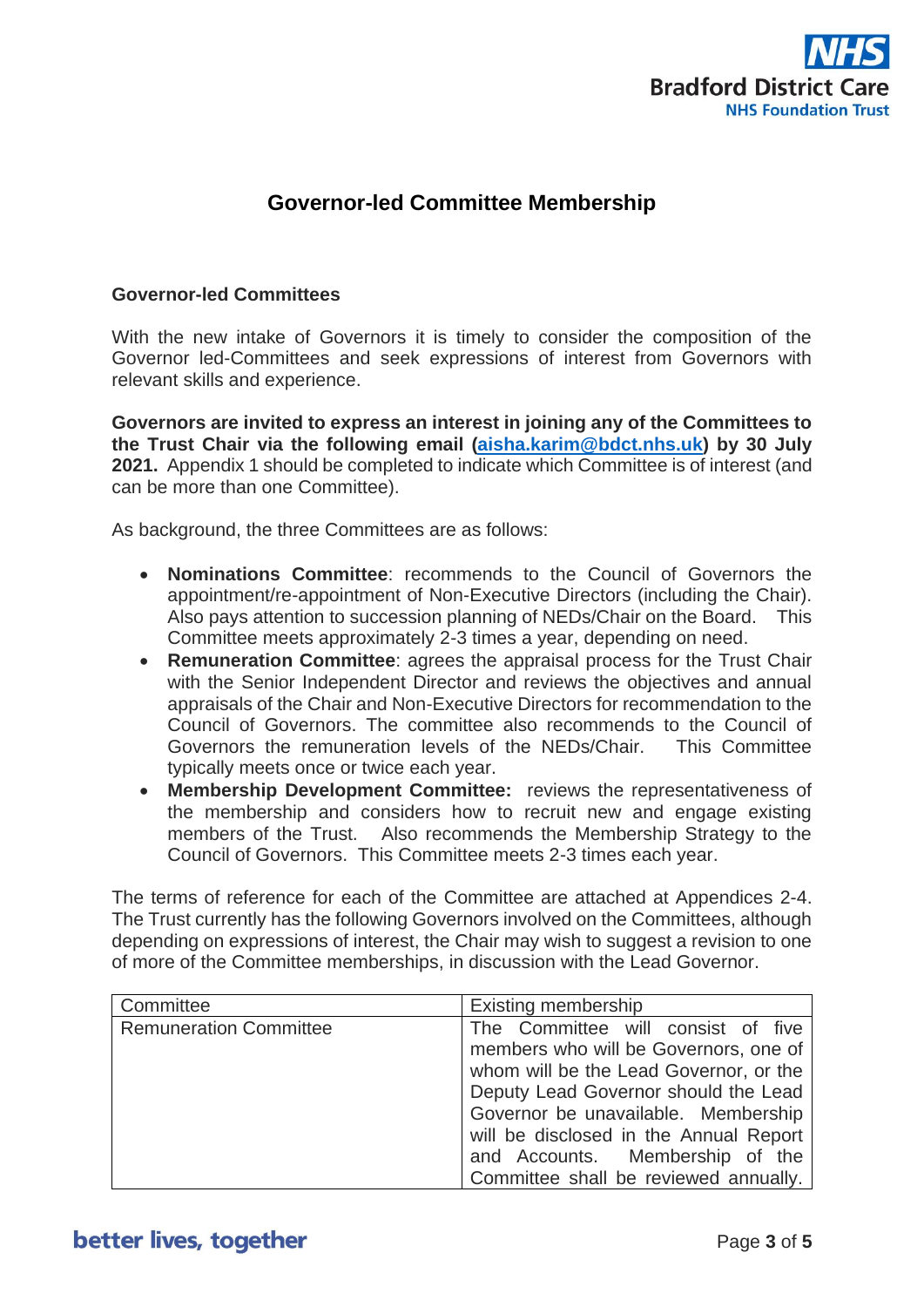

|                                  | Governors wishing to express an interest<br>in joining the Committee shall discuss<br>their nomination with the Lead Governor,<br>and Chair of the Trust.                                                                                                                                             |
|----------------------------------|-------------------------------------------------------------------------------------------------------------------------------------------------------------------------------------------------------------------------------------------------------------------------------------------------------|
| <b>Nominations Committee</b>     | The Committee will consist of five<br>members comprised of three Governors,<br>one of whom will be the Lead Governor,<br>or the Deputy Lead Governor should the<br>Lead Governor be unavailable; and two<br>members of the Board of Directors (at<br>least one shall be a Non-Executive<br>Director). |
| Membership Development Committee | The Working Group shall consist of not<br>less than five Governors appointed by<br>the Council of Governors at a formal<br>meeting. Membership of the Working<br>Group will be disclosed in the Annual<br>Report.                                                                                     |

## **Appendix 1**

## **Expression of Interest for Governor-led Committees**

Governor Name:

| <b>Committee</b>              | <b>Expression</b><br>of interest<br>Yes / No | Any knowledge, experience or<br>interest relevant to this Committee |
|-------------------------------|----------------------------------------------|---------------------------------------------------------------------|
| <b>Nominations Committee</b>  |                                              |                                                                     |
| <b>Remuneration Committee</b> |                                              |                                                                     |

better lives, together